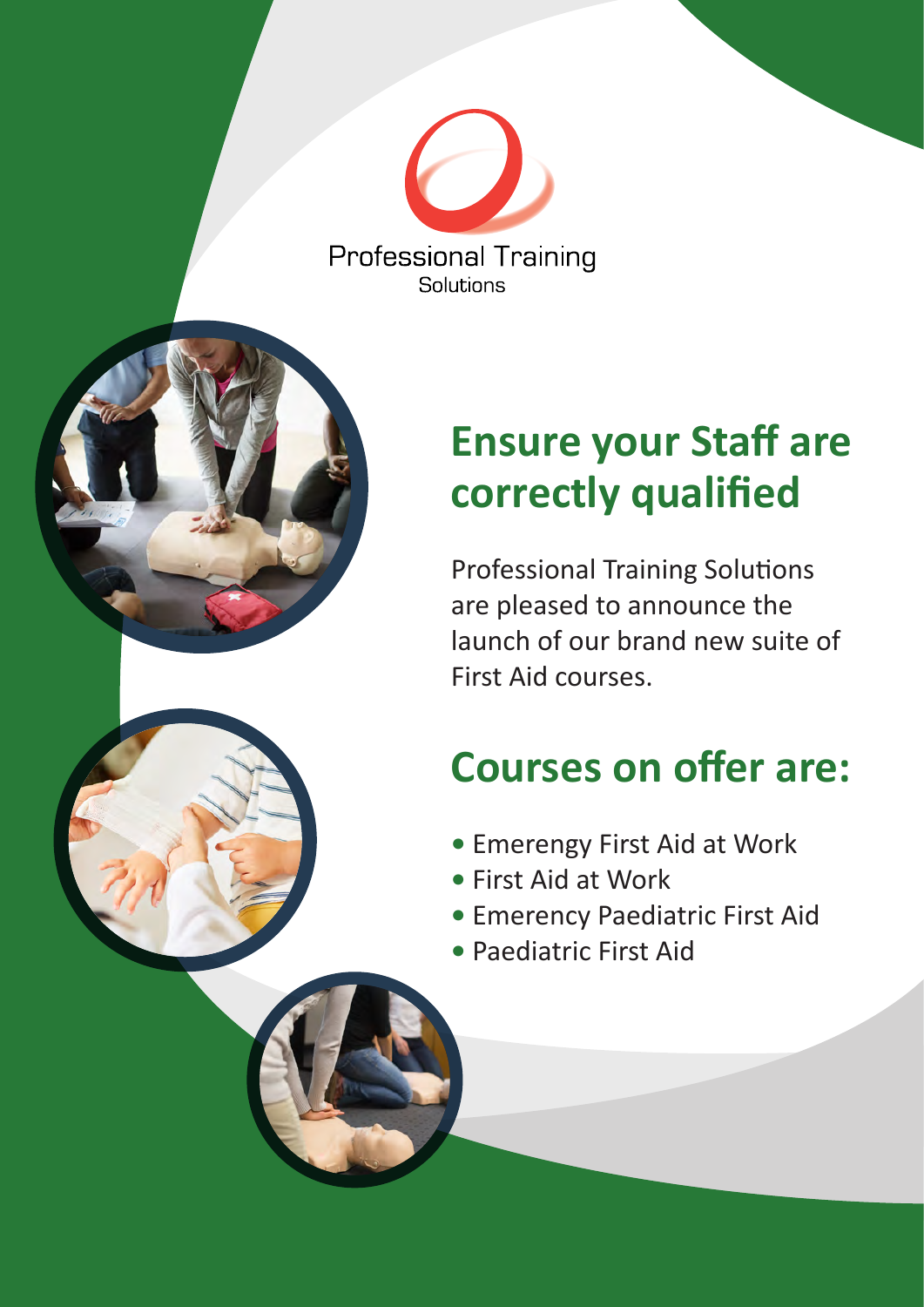# **About our First Aid Courses**



Having the correct First Aid provision in the workplace is not only a legal requirement, it is incredibly important for the safety of employers and their employees. Our First Aid courses are tailored to all industries requiring a qualified First Aider on-site, as well as individuals looking to gain a First Aid qualification.

We are offering courses at the PTS Head Office in **Farnham** and our **Waterloo Office in Central London**. If you are an employer who would like to hold a private course at your own location, please contact us to discuss options.

If the dates provided are not suitable, please contact **Jay Crabb** at **j.crabb@protrain-solutions.co.uk** and we can discuss different options.



## **First Aid at Work:**

The First Aid at Work qualification will enable individuals to attain the knowledge and practical competencies needed to deal with a range of First Aid situations within the workplace.

#### **Courses include:**

- Emergency First Aid at Work 1 day
- First Aid at Work 3 day
- Annual Refresher First Aid at Work 1/2 day
- First Aid at Work Requalification Course

### **Paediatric First Aid:**

This qualification is for individuals who work with or look after children, enabling them to deal with Paediatric First Aid situations that can arise when looking after children.

#### **Courses include:**

- Paediatric First Aid 2 day
- Annual Refresher Paediatric First Aid 1/2 day
- Emergency Paediatric First Aid 1 day